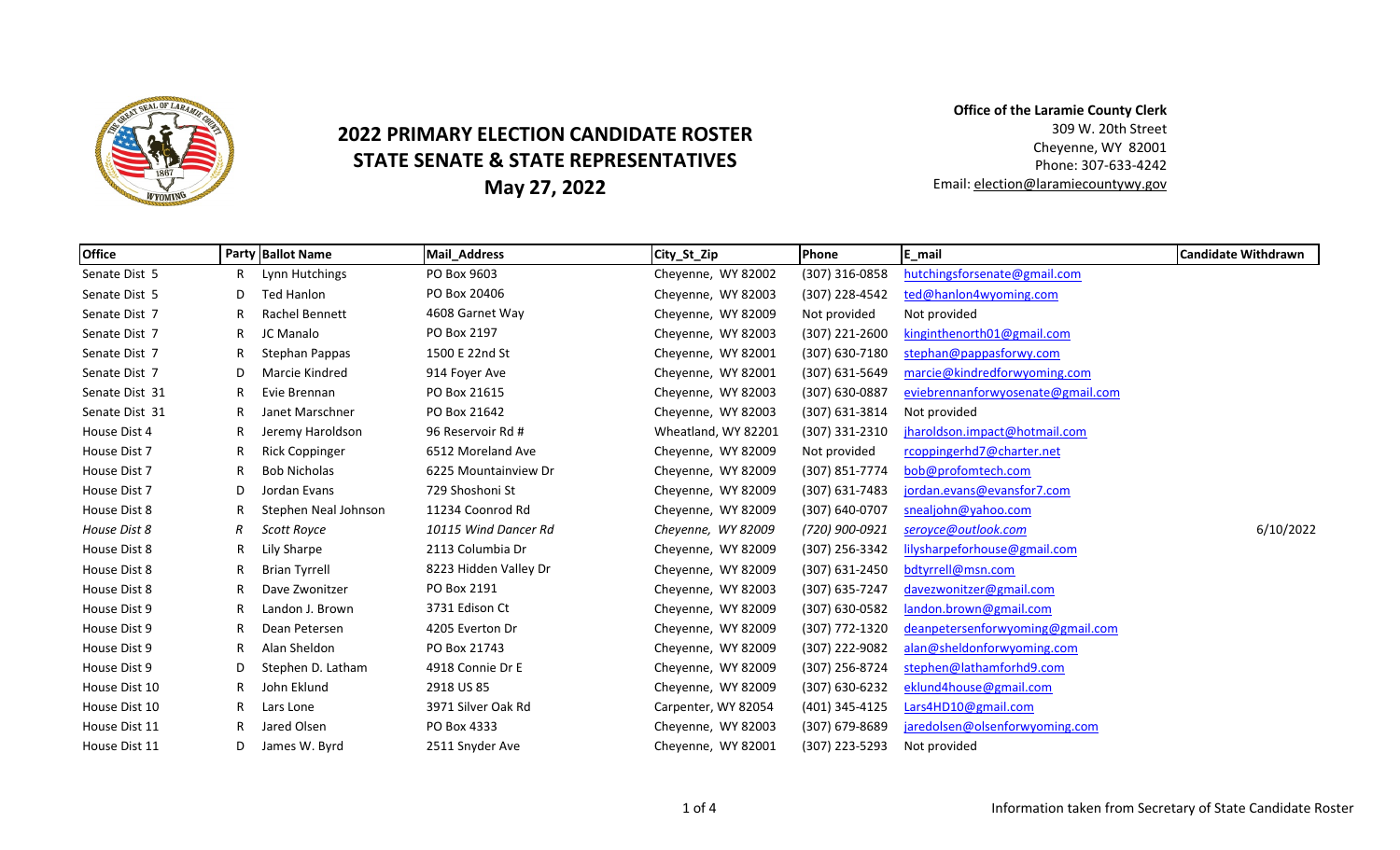

## **2022 PRIMARY ELECTION CANDIDATE ROSTER STATE SENATE & STATE REPRESENTATIVES May 27, 2022**

**Office of the Laramie County Clerk** 309 W. 20th Street Cheyenne, WY 82001 Phone: 307‐633‐4242 Email: election@laramiecountywy.gov

| <b>Office</b> |    | <b>Party Ballot Name</b> | <b>Mail Address</b>            | City_St_Zip        | Phone            | E_mail                         | <b>Candidate Withdrawn</b> |
|---------------|----|--------------------------|--------------------------------|--------------------|------------------|--------------------------------|----------------------------|
| House Dist 11 |    | Marguerite Herman        | 515 E 18th St                  | Cheyenne, WY 82001 | (307) 630-8095   | Not provided                   |                            |
| House Dist 12 | R. | Derek Goldfuss           | 505 Williams St Lot 88         | Cheyenne, WY 82007 | (307) 701-2779   | dgoldfuss95@gmail.com          |                            |
| House Dist 12 | R. | Clarence Styvar          | 580 Willson Ct                 | Cheyenne, WY 82007 | $(307)$ 631-2566 | clstyvar@wyoming.com           |                            |
| House Dist 41 | R  | <b>Bill Henderson</b>    | PO Box 20877                   | Cheyenne, WY 82003 | (307) 201-9898   | bill4wyo@gmail.com             |                            |
| House Dist 42 | R. | Ben Hornok               | 1903 South Greeley Hwy PMB 251 | Cheyenne, WY 82007 | (307) 369-3322   | benhornokforwyoming@gmail.com  |                            |
| House Dist 42 | R. | Linnaea Sutphin          | 2297 Carina Ct                 | Cheyenne, WY 82009 | (307) 286-1963   | Isutphin307@gmail.com          |                            |
| House Dist 43 | R  | Clayton Mills            | 3462 Hancock Ln                | Cheyenne, WY 82007 | (307) 634-2772   | lerod007@outlook.com           |                            |
| House Dist 43 | R  | JoAnn Taylor             | 786 Century Hills Trl          | Cheyenne, WY 82007 | (253) 226-9514   | jtaylorcheyenne@gmail.com      | 6/3/2022                   |
| House Dist 43 | R. | Dan Zwonitzer            | PO Box 207                     | Chevenne, WY 82003 | (307) 214-7826   | dzwonitzer@wyoming.com         |                            |
| House Dist 44 | R. | Michael Reyes            | 212 East 9th Street            | Cheyenne, WY 82007 | (307) 640-6420   | Michaelreyescheyenne@gmail.com |                            |
| House Dist 44 |    | John B. Romero-Martinez  | 505 E 5th St                   | Chevenne, WY 82007 | (307) 365-0531   | bluemary2005@yahoo.com         |                            |
| House Dist 44 | R. | Tamara N. Trujillo       | 1001 W Jefferson Rd            | Cheyenne, WY 82007 | $(307)$ 221-1127 | tamarantrujillo@gmail.com      |                            |
| House Dist 44 | D  | Sara Burlingame          | PO Box 544                     | Chevenne, WY 82003 | (307) 214-2556   | burlingame4house@gmail.com     |                            |
| House Dist 61 |    | Matthew J.L. Malcom      | 4720 Long Branch Loop          | Chevenne, WY 82001 | (307) 287-4965   | malcom.matthew@outlook.com     |                            |
| House Dist 61 | R. | Don Odom                 | 5419 Imperial Ct Apt 1         | Cheyenne, WY 82001 | (307) 287-8379   | thedonodom@gmail.com           |                            |
| House Dist 61 | R. | Daniel J. Singh          | PO Box 22106                   | Cheyenne, WY 82003 | (307) 274-3909   | Singh4Wyoming@gmail.com        |                            |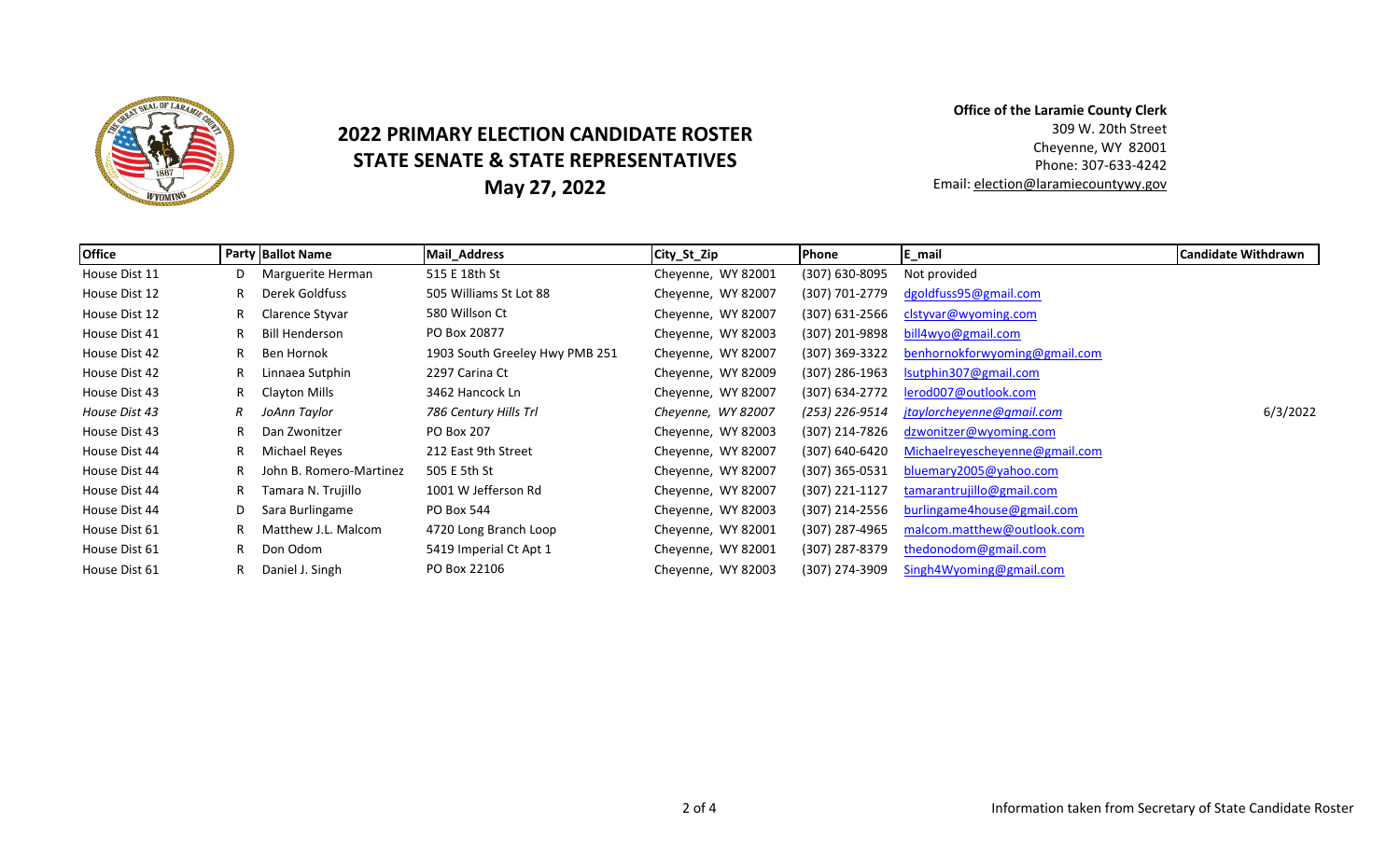

## **2022 PRIMARY ELECTION CANDIDATE ROSTER LARAMIE COUNTY OFFICES & DISTRICT ATTORNEY**

**Office of the Laramie County Clerk** 309 W. 20th Street Cheyenne, WY 82001 Phone: 307‐633‐4242 Email: election@laramiecountywy.gov

| <b>Office</b>            |    | <b>Party Ballot Name</b> | Mail_Address            | City_St_Zip        | <b>Phone</b>   | E_mail                               |
|--------------------------|----|--------------------------|-------------------------|--------------------|----------------|--------------------------------------|
| Assessor                 | R  | Kenneth Guille           | 414 Western Hills Blyd  | Cheyenne, WY 82009 | (307) 369-1629 | kenforassessor@gmail.com             |
| Clerk                    | R. | Debra Lee                | PO Box 4297             | Cheyenne, WY 82003 | (307) 365-0500 | info@debraleecountyclerk.com         |
| Clerk                    | R. | Andrew (Andy) McMahon    | 9891 Hynds Blvd         | Cheyenne, WY 82009 | (307) 630-5431 | Andy4clerk2022@gmail.com             |
| Clerk of District Court  | R  | Diane Sanchez            | 3518 Thomas Rd          | Cheyenne, WY 82009 | (307) 421-7697 | diane sanchez13@aol.com              |
| Commissioner             | R  | Brian D. Casey           | 9354 K McKenna Trl      | Cheyenne, WY 82009 | (307) 635-4767 | brian@misterbhvac.com                |
| Commissioner             | R  | Sam Eliopoulos           | 5821 Dakota Dr          | Cheyenne, WY 82001 | (307) 514-3969 | Samforcommissioner@outlook.com       |
| Commissioner             | R  | <b>Bryce Freeman</b>     | 768 Century Hills Trl   | Cheyenne, WY 82007 | (307) 222-8436 | bryce.freeman4LC@gmail.com           |
| Commissioner             | R  | Linda M Heath            | 4031 Winterset Dr       | Burns, WY 82053    | (307) 640-3454 | heath4commissioner@wyoming.com       |
| Commissioner             | R  | <b>Gunnar Malm</b>       | 605 Harmony Ln          | Cheyenne, WY 82009 | (307) 421-4752 | GunnarM21@gmail.com                  |
| Commissioner             | R  | Abbie Mildenberger       | 1281 Brundage Rd        | Cheyenne, WY 82009 | (307) 222-8391 | info@mildenbergerforcommissioner.com |
| Commissioner             | R. | Troy Thompson            | 1805 E 19th St, Ste 100 | Cheyenne, WY 82001 | (307) 630-8310 | tthompsonIcc@gmail.com               |
| Coroner                  | R. | Rebecca Reid             | 3811 Campfire Trl       | Cheyenne, WY 82001 | (307) 414-0824 | rebeccareidforcoroner@gmail.com      |
| <b>District Attorney</b> | R  | Thomas E. Callison       | 736 Hirst St            | Cheyenne, WY 82009 | (307) 920-0034 | callisontom@gmail.com                |
| <b>District Attorney</b> | R  | Sylvia Miller Hackl      | 4027 Rangeview Dr       | Cheyenne, WY 82001 | (307) 634-0941 | tbd                                  |
| Sheriff                  | R  | Don Hollingshead         | 9160 Heavenly Dr        | Cheyenne, WY 82009 | (307) 222-9143 | donhollingsheadforsheriff@gmail.com  |
| Sheriff                  | R. | Brian Kozak              | PO Box 21176            | Cheyenne, WY 82003 | (307) 631-3304 | KozakForSheriff@gmail.com            |
| Sheriff                  | R. | Boyd Wrede               | PO Box 4160             | Cheyenne, WY 82003 | (307) 421-7311 | Boydwredeforsheriff2022@gmail.com    |
| Sheriff                  | D  | Jess Fresquez            | 2805 Reed Ave           | Cheyenne, WY 82001 | Not provided   | jfdenuevo7@bresnan.net               |
| Treasurer                | R. | Tammy Deisch             | 3650 Joes Rd            | Cheyenne, WY 82009 | (307) 778-9998 | tammydforlct22@gmail.com             |